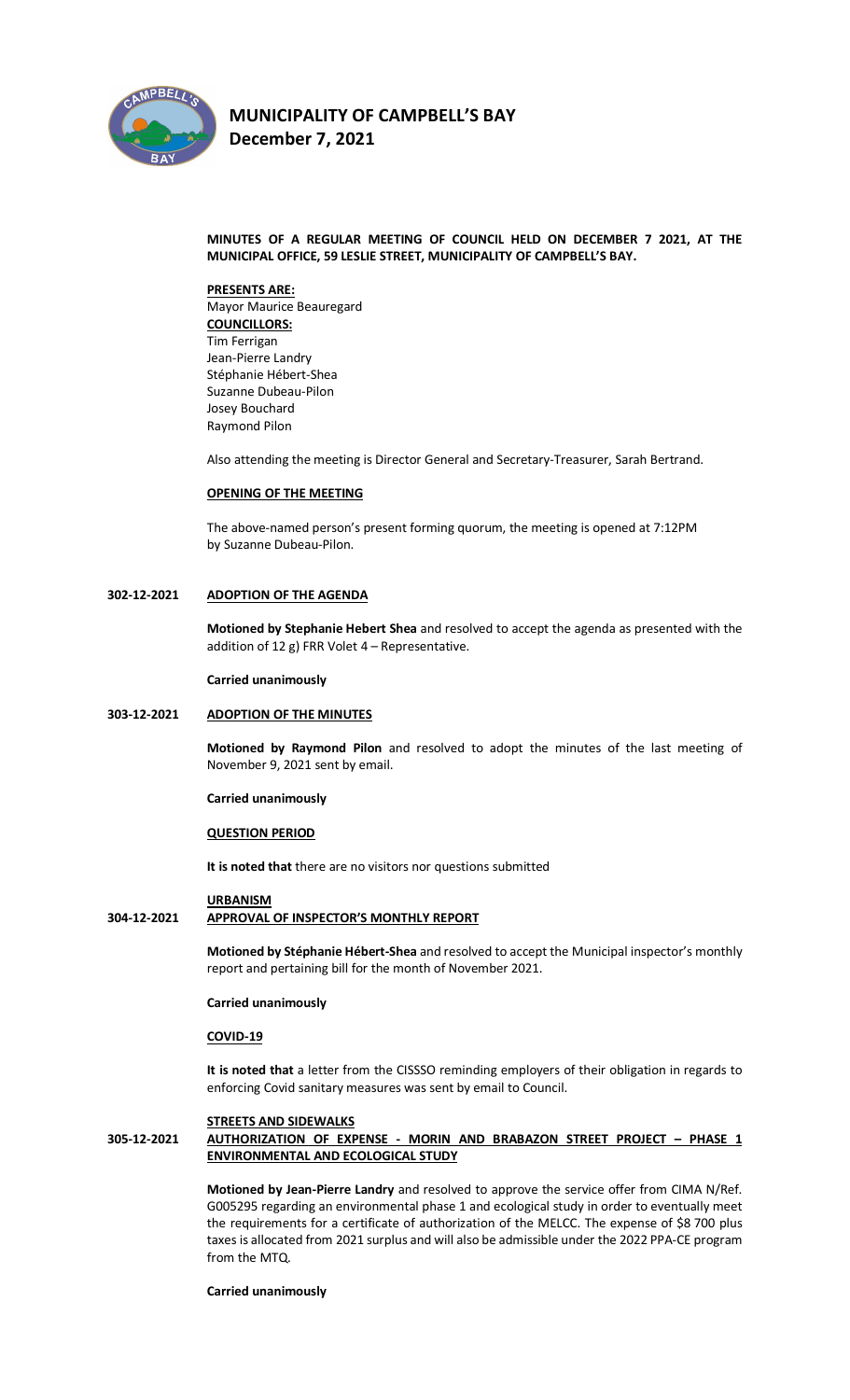

**December 7, 2021** 

## **306-12-2021 AUTHORIZATION OF EXPENSE – STUDY – LESLIE ST ROAD SAFETY.**

**Motioned by Josey Bouchard** and resolved to approve the service offer from CIMA N/Ref LP21188 for the technical assistance in road safety for Leslie St, from Concession to Front. The expense of \$16 900 plus taxes is allocated from 2021 surplus and will also be admissible under the 2022 PPA-CE program from the MTQ

#### **Carried unanimously**

## **307-12-2021 MAYOR'S REPORT**

**Motioned by Stéphanie Hébert-Shea** and resolved to accept the mayor's monthly report as given.

**Carried unanimously FINANCE 308-12-2021 MONTHLY BILLS**

> **Motioned by Tim Ferrigan** and resolved to pay monthly bills as presented on the disbursement sheet of December 7, 2021, in the amount of \$ 67,028.14.

#### **Carried unanimously**

#### **Certificate of availability**

I, Sarah Bertrand, Director general of the Municipality of Campbell's Bay, certifies that there are funds available for the above-approved expenses.

Given in Campbell's Bay, this, 7<sup>th</sup> day of December 2021.

Sarah Bertrand DGST

# **NOTICE OF MOTION – 2022 TAXATION BYLAW**

**A NOTICE OF MOTION IS HEREBY GIVEN BY JEAN-PIERRE LANDRY** THAT AT A SUBSEQUENT MEETING OF THE COUNCIL A BYLAW PERTAINING TO THE 2022 TAXATION RATE AND SERVICES WILL BE PRESENTED

#### **Carried unanimously**

# **309-12-2021 CMQ - COMPLIANCE AUDITS - AUDIT REPORTS RESPECTING THE ADOPTION OF THE BUDGET AND THE ADOPTION OF THE TREINNAL CAPITAL PROGRAM**

**WHEREAS** the Commission municipal du Québec has sent the final version of the two compliance audit reports dealing respectively with the adoption of the budget and the adoption of the three-year program of fixed assets, under article 86.7 of the Act on the Municipal Commission of Québec;

**WHEREAS** under section 86.8 of the Act, the reports must be filed at the first meeting of the council of the municipality following their receipt;

# **THEREFORE,**

**Motioned by Jean-Pierre Landry** and resolved that the council of the Municipality of Campbell's Bay confirms having taken note of the said reports and as recommended by the CMQ, will provide an action plan aimed at ensuring that the municipality complies with the applicable legal framework, for the adoption of the 2022-2024 three-year capital expenditure program and the adoption of the 2022 budget.

# **Carried unanimously**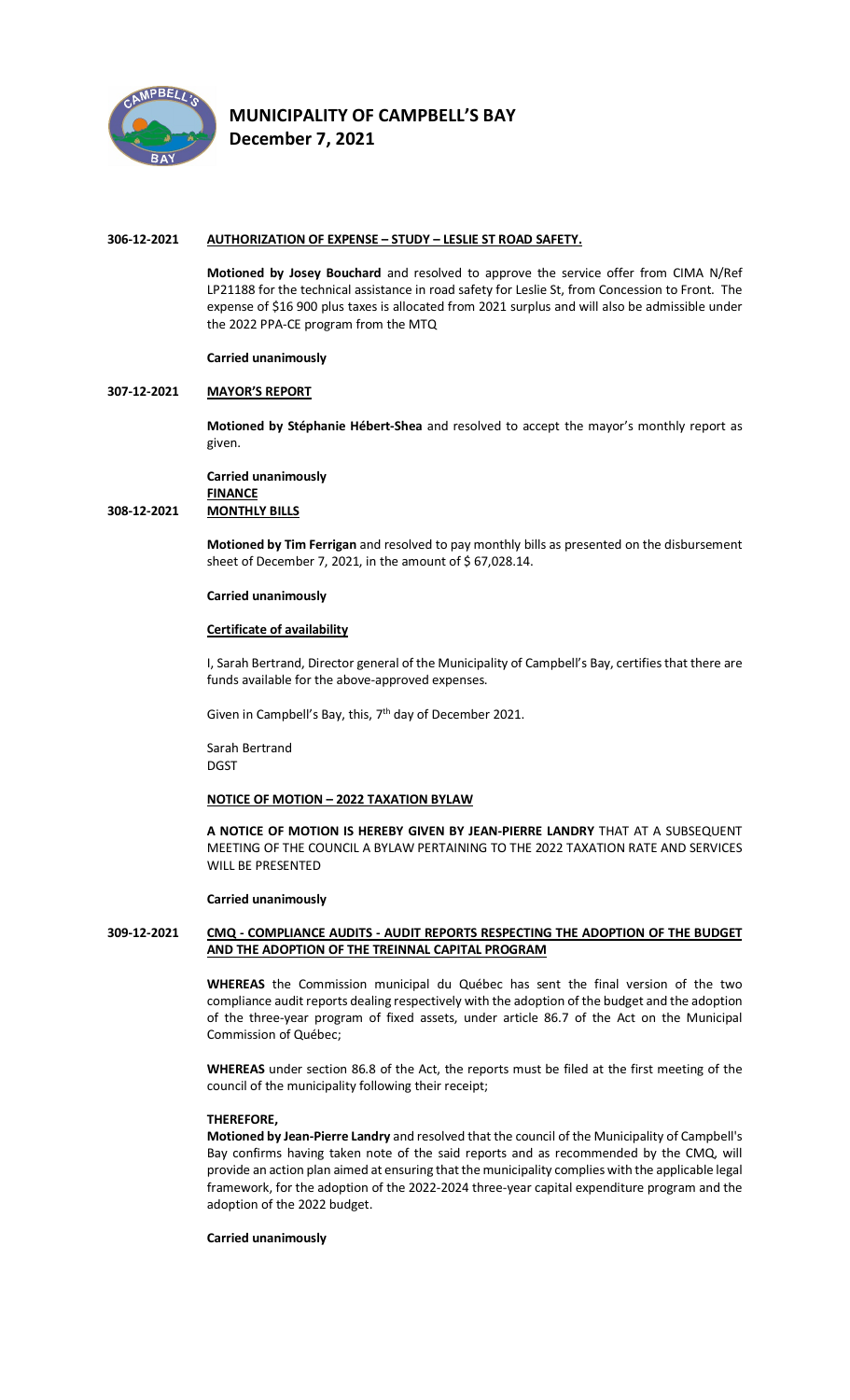

**December 7, 2021** 

# **WATER – SEWAGE – TRANSFER SITE RECYC-QUÉBEC - COMMUNITY DOMESTIC COMPOSTING ASSISTANCE PROGRAM**

**It Is noted that** information regarding financial aid is discussed regarding the implementation of a composting program. Since the MRC Pontiac is conducting a regional study and the results of such study will be made public in the new year, effort to obtain funding will be postponed till the study is complete.

# **PARKS, RA HALL AND RINK**

# **310-12-2022 AUTHORIZATION SALE BY PUBLIC TENDER – RA HALL TABLES AND CHAIRS**

**WHEREAS** a public sale by tender was launched for the sale of table and chairs formerly used at the RA Hall;

**WHEREAS** one bid was received from the Municipality of Portage-du-Fort for \$201;

**Motioned by Raymond Pilon** and resolved to accept the bid submitted from the Municipality of Portage-du-Fort and sold as is.

**Carried unanimously**

# **311-12-2021 RINK SUPERVISOR**

**Motioned by Suzanne Dubeau-Pilon** and resolved to hire Mr. Jessey Leblanc as the rink supervisor for the 2021-2022 season.

**Carried unanimously**

# **312-11-2021 NEW HORIZON FOR SENIORS PROGRAM**

**Motioned by Josey Bouchard** and resolved to authorize the committee, Councilors Suzanne Dubeau-Pilon and Stéphanie Hébert-Shea to present a project for the NHSP program.

**Carried unanimously**

# **MISCELLANEOUS**

# **313-12-2021 2022 COUNCIL MEETING CALENDAR**

**WHEREAS** according to article 148 of the Municipal Code of Quebec, Council must establish the time and date of regular council meetings before the start of that year;

**Motioned by Jean-Pierre Landry** and resolved to accept the following time and dates:

January 11, 2022 at 7p.m. February 1, 2022 at 7 p.m. March 8, 2022 at 7pm April 5, 2022 at 7 p.m. May 3, 2022 at 7 p.m. June 7, 2022 at 7 p.m. July 12, 2022 at 7 p.m. August 16, 2022 at 7 p.m. September 6, 2022 at 7 p.m. October 4, 2022 at 7 p.m. November 1, 2022 at 7 p.m. December 6, 2022 at 7 p.m.

**Carried unanimously**

# **314-12-2021 HOLIDAY SCHEDULES**

**Motioned by Josée Bouchard and resolved to approve the holiday schedules as prepared and sent by email:**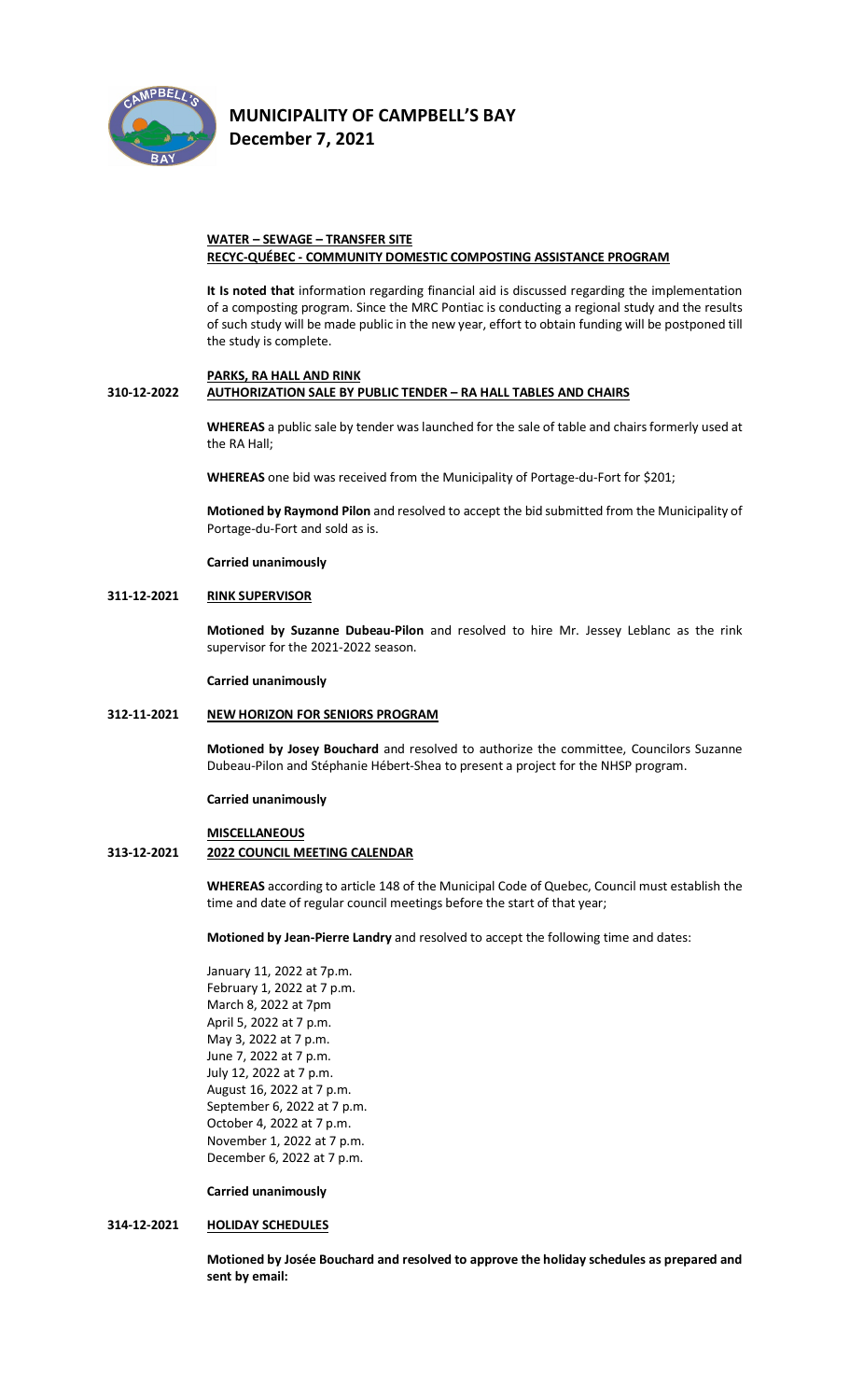

**December 7, 2021** 

*COLLECTION OF GARBAGE AND RECYCLABLES REMAINS THE SAME GARBAGE: Wednesday, December 22, 2021 Wednesday, December 29, 2021 RECYCLING: Tuesday, December 21, 2021 Tuesday, January 4 2022 TRANSFER SITE CLOSED Saturday, December 25, 2021 Saturday, January 1, 2021 OPEN Monday, December 27, 2021 Monday, January 3, 2022 MUNICIPAL OFFICE The municipal office will be closed from December 24, 2021 to January 3, 2022, inclusively.*

#### **Carried unanimously**

#### **315-12-2021 RESPONSE FROM MRC REGARDING RESOLUTION 117-05-2021**

**CONSIDERING THAT** councilor Jean-Pierre Landry, the initiator of the resolution in dispute, prepared a letter of response to the MRC;

**Motioned by Stéphanie Hébert Shea** and resolved to send the letter to the MRC as prepared by Jean-Pierre Landry with exception of a few changes as discussed at this same meeting.

#### **Carried unanimously**

# **316-12-2021 REPLACEMENT OF MAYOR AT MRC PONTIAC**

**Motioned by Suzanne Dubeau-Pilon** and resolved that Councilor Tim Ferrigan, pro-mayor, replace Mr. Beauregard for any meetings at the MRC Pontiac for the year 2022.

#### **Carried unanimously**

#### **317-12-2021 AUTHORIZATION OF EXPENSE – ETHICS AND GOOD CONDUCT TRAINING**

**Motioned by Josey Bouchard** and resolved to authorize the expense of \$1250 for the mandatory ethics and good conduct training for all elected officials. The expense is allocated from the 2022 Budget item Council training.

#### **Carried unanimously**

#### **318-12-2021 REPRESENTATIVE – MRC- FRR VOLET 4**

**Motioned by Stephanie Hebert-Shea** and resolved to mandate Councilor Josey Bouchard as municipal representative at the MRC Pontiac in regards to the FRR - volet 4 program.

**Carried unanimously**

# **SECURITY**

# **319-12-2021 CHIEF'S MONTHLY REPORT**

Motioned by Stéphanie Hébert Shea and resolved to accept the Chiefs monthly report for November 2021 as prepared and emailed.

#### **Carried unanimously**

# **320-12-2021 SUPPORT RESOLUTION C.M. 2021-10-12 MRC PONTIAC – ÉCOLE NATIONAL DES POMPIERS TRAINING TRANSLATED**

**Motioned by Raymond Pilon** and resolved to support the MRC Pontiac resolution C.M. 2021- 10-12 regarding the request to translate French training offered by École Nationale des pompiers for anglophone firefighters.

#### **Carried unanimously**